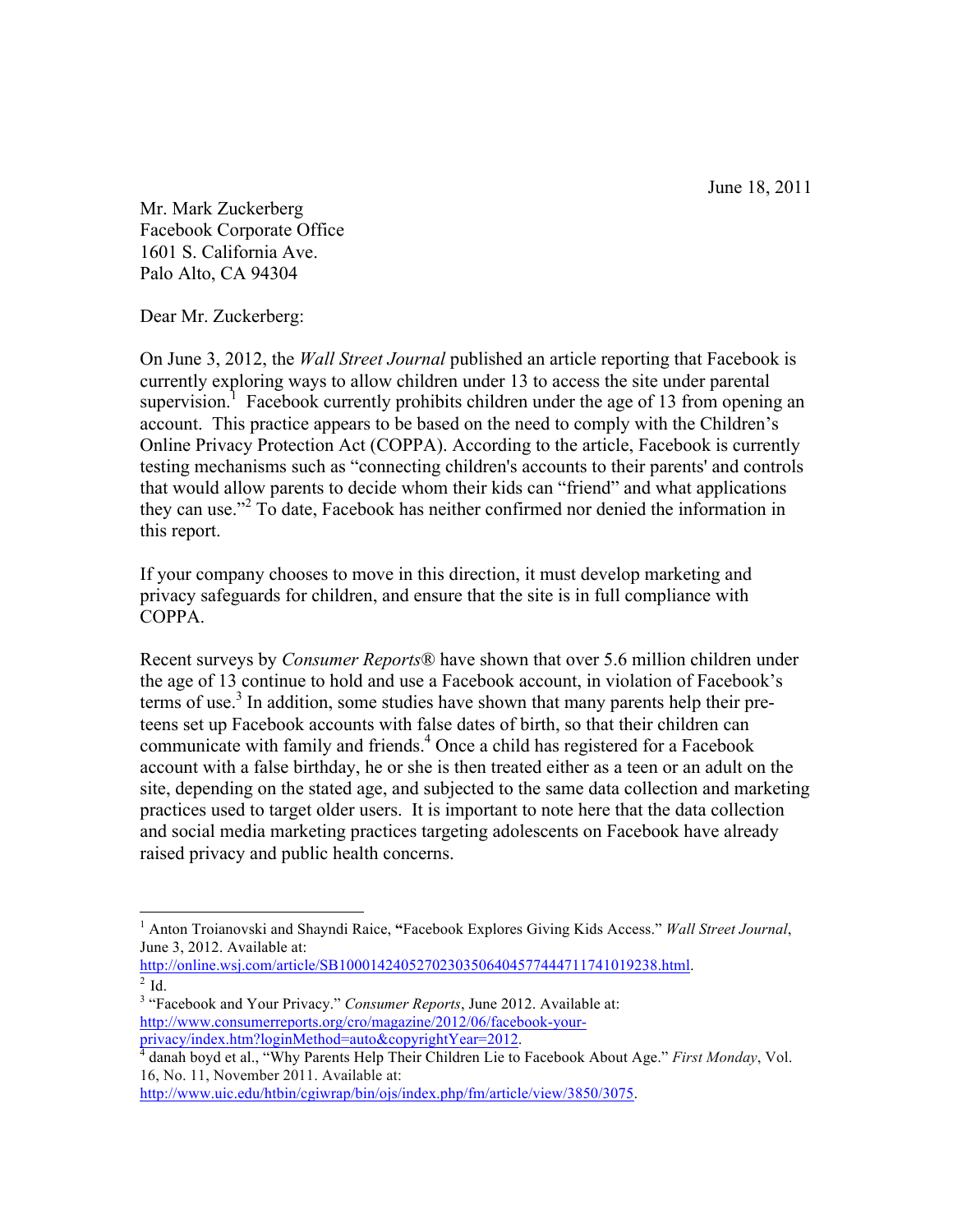In light of the many underage kids currently using Facebook, we are glad that the company appears to be recognizing the problem and seeking a solution for addressing the needs of younger children and their parents. However, the company's business model relies, at its very core, on data collection, ad targeting, and viral marketing, and many of its practices have generated public and government privacy concerns. If Facebook opens itself up to a younger audiences, we want assurances that any space created for children under the age of 13 on the site is safe, parent-guided and controlled, and, most importantly, free of ads (including the range of practices that are routinely employed through social media marketing).

We urge Facebook to forgo collecting or using pre-teens' information to show them ads, expose them to social media marketing practices, or analyze and track their activity using social analytics for commercial purposes. This includes information shared on the Facebook site and throughout its platform, including its mobile service. Safeguards also need to be put in place to address information that Facebook collects when the user is logged in, off-site, and lands on a page with a Facebook button on it. Children and their network of friends should not be subject to behavioral or personalized marketing efforts.

The pre-teen experience on Facebook should be ad-free in its entirety. Research shows that children often have a difficult time differentiating between advertising and other media content, especially in the digital context. Children should be allowed to "Like" a company or product on Facebook, with their parents' consent. But that information should not then be used to target that child with ads, nor should it be used to conduct social media marketing, in order to convince the child's friends to also interact with the product or company.

As you know, the Federal Trade Commission is currently revising the rules for COPPA, in order to ensure they remain in step with the rapid changes in digital media, including the growth of social networking and mobile platforms. The new rules are expected to be announced in the next few months. In the meantime, we have listed some recommended safeguards that our organizations believe must be incorporated into any Facebook initiative to allow pre-teens on the social network:

## Parental Control

- Pre-teens whose parents have Facebook accounts should be required to link their account with that of their parents. Parents without Facebook accounts whose kids wish to sign up for the site must be able to monitor and pre-approve their kids' activities on the site through other means. Facebook could, for example, give parents separate login credentials to access and review the child's account, or it could allow parents to review kids' activities through email.
- Parents must have granular control over every action taken by the child that results in sharing personally-identifying information with Facebook or with others on the site, including friend requests and responses, app and game use, posts and status updates, photos, and messages. Parents should be notified when a child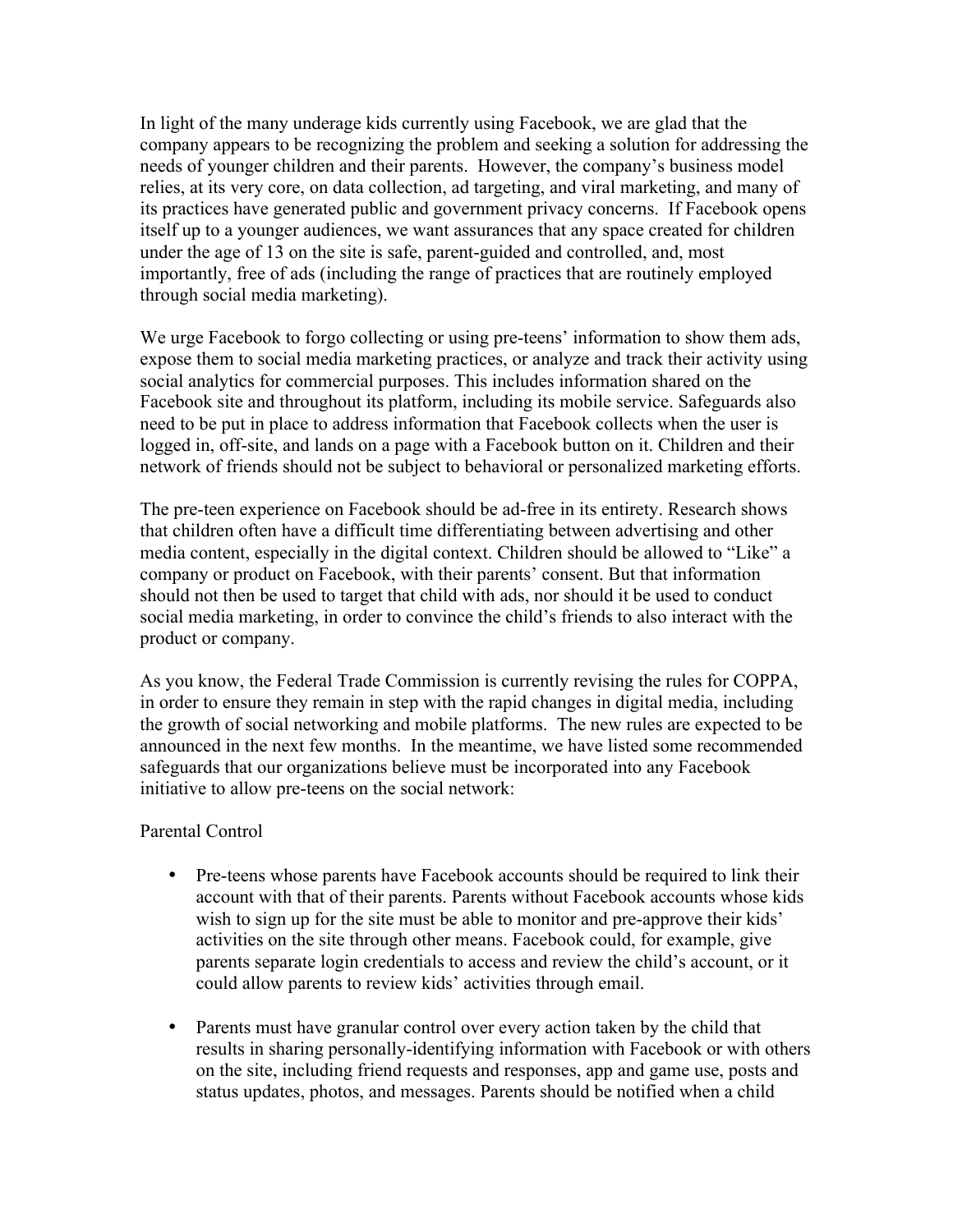takes such an action, and should be given to opportunity to approve (or reject) the action before it takes effect on the site.

- In order for parents to provide meaningful consent and to effectively monitor their children's activities on Facebook, they must understand how the site works. A dedicated education campaign should accompany any plans to allow pre-teens on the site, written in a style that can easily be understood by parents, as well as their children. In addition, parents setting up their child's account should be given a simple tutorial as to how the site works, how information is collected and used, how their child can interact with the site, and how the parent can stay involved.
- Pre-teens will probably want to download apps and play games on Facebook. Many of these games, however, feature in-app purchases for various game components. In the context of the Apple store, this has caused serious problems, because children were able to make in-app purchases without their parents' knowledge and consent, leaving the parents to face a massive phone bill at the end of the month. The same risks also surround Facebook apps. Facebook must ensure that each and every in-app purchase feature is enabled only with the parents' express consent.

## Account Settings

• All settings for pre-teen accounts must be as privacy-protective as possible. For example, children should not be able to share profile information with "friends of friends" or with the public at large. Kids' names and profile pictures should not be made public to individuals who are not their friends.

The safeguards discussed above, which are not meant to be exhaustive, must address the entire Facebook platform, including access through mobile phone apps, as well as the Facebook Connect system that allows for log-ins to other sites via Facebook.

We would be happy to discuss our recommendations with you in more detail. We hope that as Facebook explores ways to give pre-teens legal access to the site, it will collaborate closely and regularly with privacy advocates and regulators, to ensure that its initiatives foster robust privacy and safety standards and protections for our children.

Thank you for your consideration.

Consumers Union Center for Digital Democracy The Academy of Child and Adolescent Psychiatry Center for Science in the Public Interest ChangeLab Solutions/Public Health Law & Policy Children Now Consumer Action